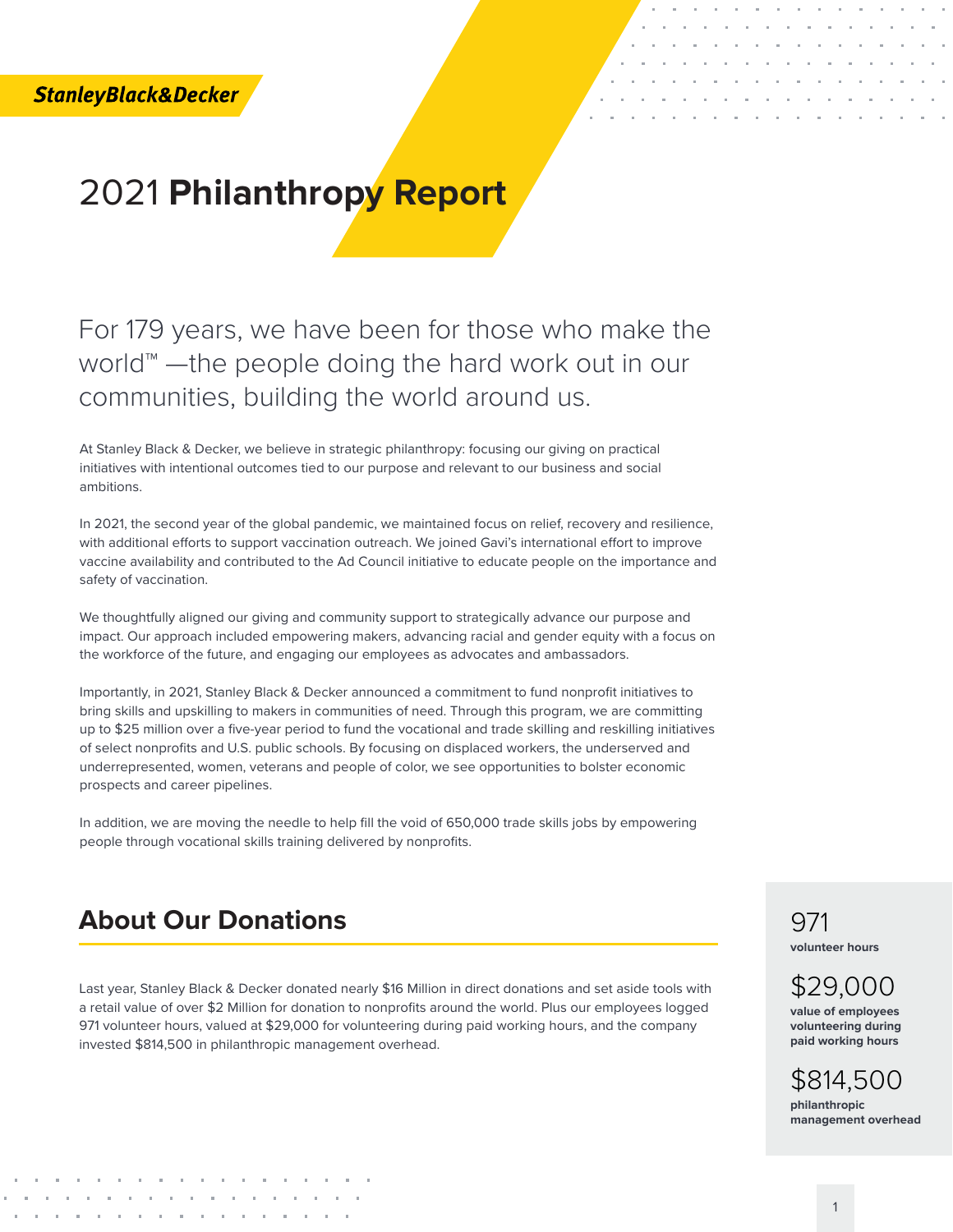Cash Contributions aligned with the following categories:

# **By Category**



# **Our Commitment**

Our Empower Makers Global Impact Challenge is a critical component of Stanley Black & Decker's corporate social responsibility commitment to empower 10 million makers by the year 2030.



×. h.  $\alpha$  $\alpha$ 

 $\alpha$ 

 $\bar{z}$  $\bar{z}$ 

 $\bar{a}$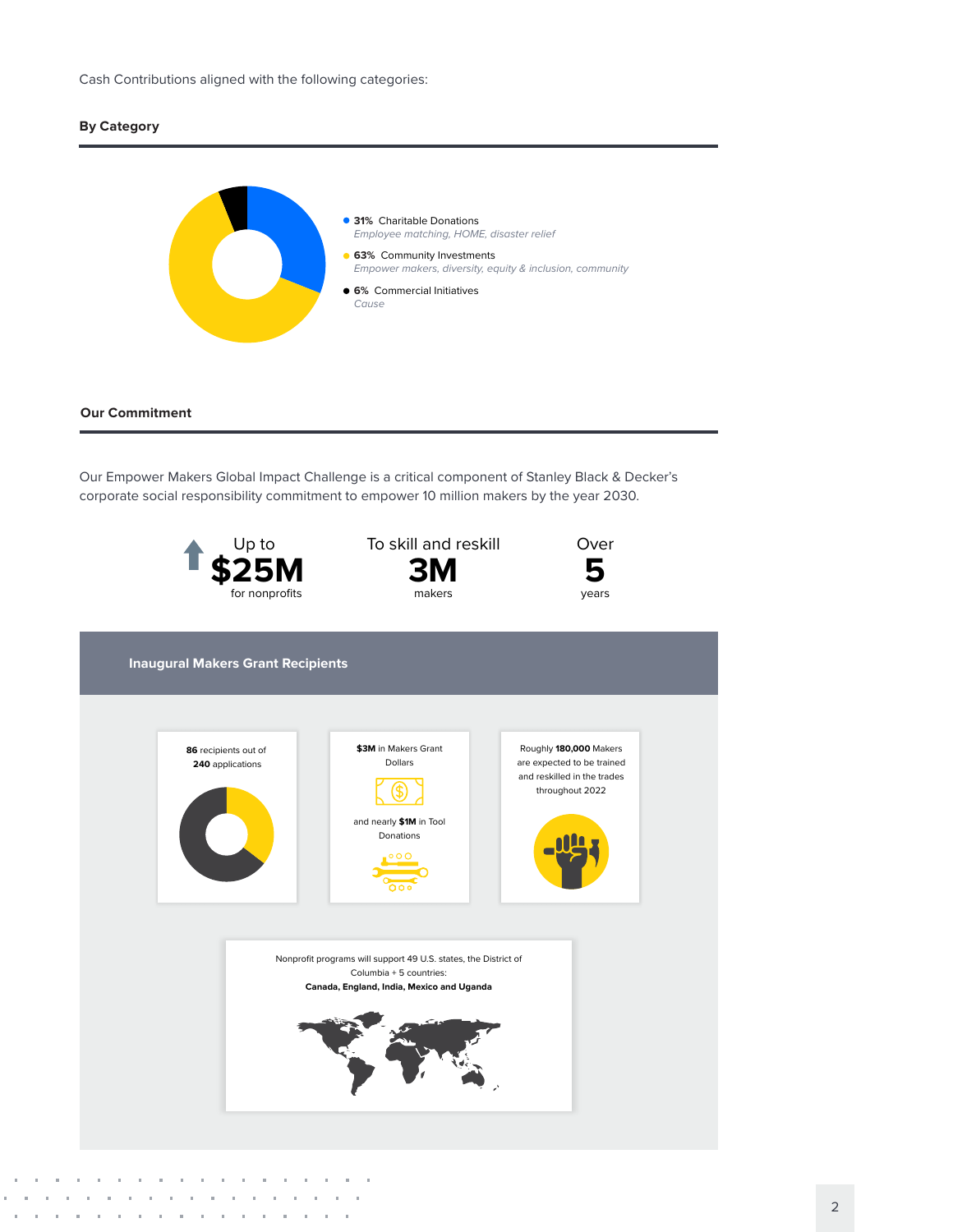

# **Alignment With The UN Sustainable Development Goals**

We believe that a commitment to Corporate Social Responsibility (CSR) is not only the right thing to do, but a business imperative. In addition to the efforts we've strategically undertaken in our communities, which have always aligned with our business drivers, we've embarked on a mission to explicitly align our strategy with the UN Sustainable Development Goals (SDGs).

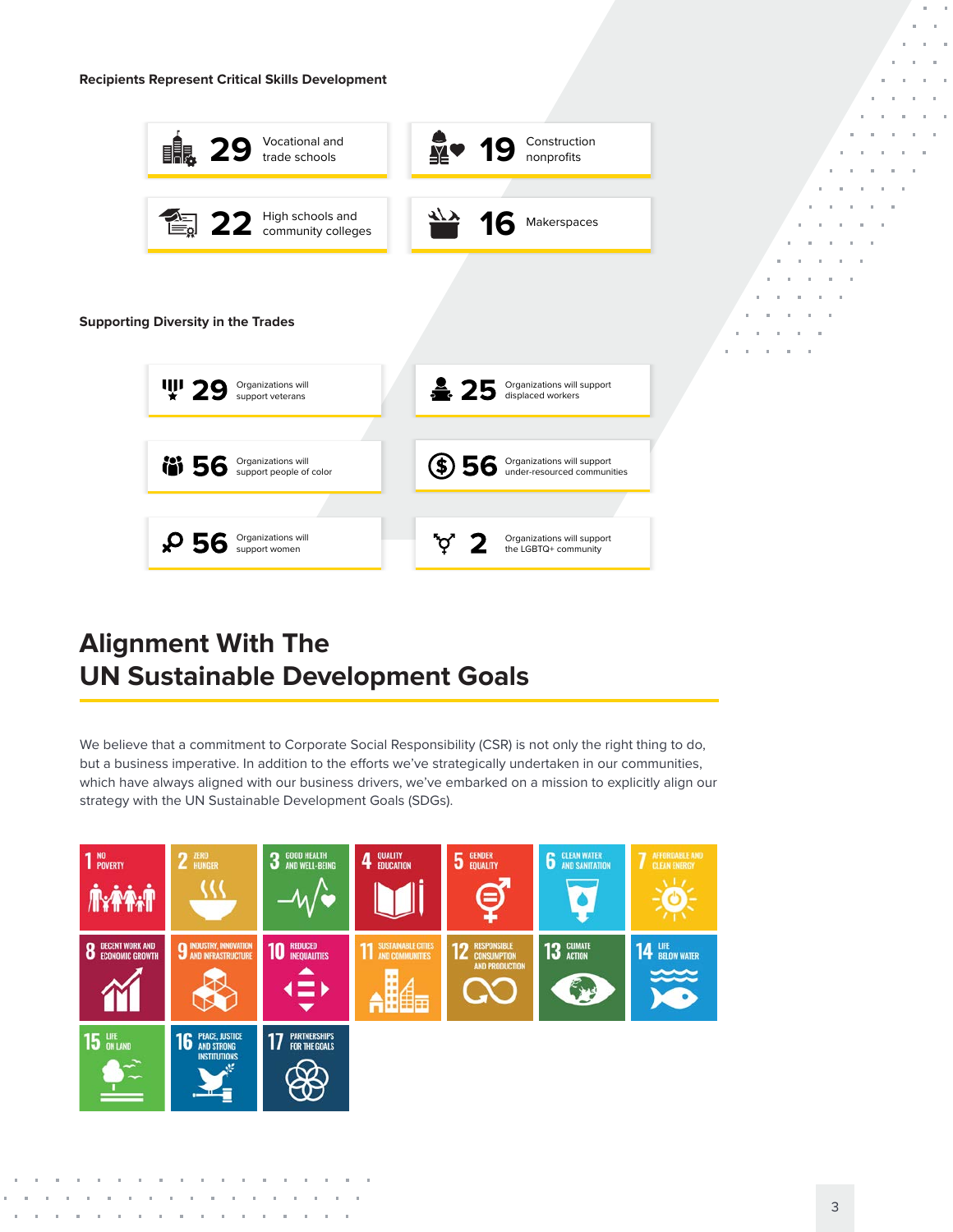We continue to build out our Diversity, Equity & Inclusion (DE&I) infrastructure, globally, regionally and within our businesses, for scalable impact across our enterprise. Our appointment in 2021 of a Chief Diversity Officer and the expansion of a global DE&I organization signal our growing commitment and investments to lead in responsible performance and social good. Stanley Black & Decker is committed to diversity, equity and inclusion and is continuing to grow and implement new programs to ensure we are doing all we can to be an equitable employer. With executive sponsorship and input from the African Ancestry Network employee resource group (ERG), in 2020 we created a 10-point plan for racial equity and social justice that continues to evolve and be refined. This racial equity roadmap serves as a step-by-step guide for our leadership and employees focused on culture, career and community. Additionally, we have invested \$1.6M by year-end 2021 in direct donations to support racial equity and made a commitment to invest \$10.5M by 2025. The partnerships formed through these contributions enable career opportunities for diverse underrepresented talent and employee development opportunities for our internal talent.

Our strategic philanthropy team partners with our DE&I team to identify and activate nonprofit engagements to drive change, with focus on inclusion and racial equity. Working with ERGs (employee resource groups) helps to ensure we are engaging with organizations that matter most to our employees. This has led to scholarships at Historically Black Colleges & Universities (HBCUs) and focused initiatives with groups such as Out & Equal, Autism Speaks and A Better Chance.

# **Employee Resource Groups**

Stanley Black & Decker's extended ERG community has grown to more than 12,000 employees in nine global ERGs, two Inclusion Councils and more than 90 unique chapters worldwide since we launched our Women's Network in 2016.

These groups serve as powerful resources for our people, providing a focus for allyship and mentoring. They also act as agents of change in our surrounding communities, including serving as a direct link to support our social responsibility initiatives. Here, externally facing Environmental, Social and Governance strategies and DE&I sensibilities go hand in hand, amplifying our investments and support.

Our ERGs focus on what we call the "Four Cs"—Community engagement, Career development, Culture of inclusion and Commerce/business impact. ERGs have played guiding roles in establishing our scholarship programs for Historically Black Colleges and Universities (HBCUs), in supporting our RISE Community Program (Reach, Inspire, Support, Engage) for middle and high schoolers, and in partnering with groups such as Greenlight for Girls and Girls for Technology to create pathways to STEAM careers.

### **Scholarships**

In 2021, we awarded \$400,000 to 22 students at five target HBCUs through the Stanley Black & Decker Leadership Scholarship. Additionally, we awarded five students with scholarships totaling \$25,000 from our partnership with Society of Hispanic Professional Engineers (SHPE).

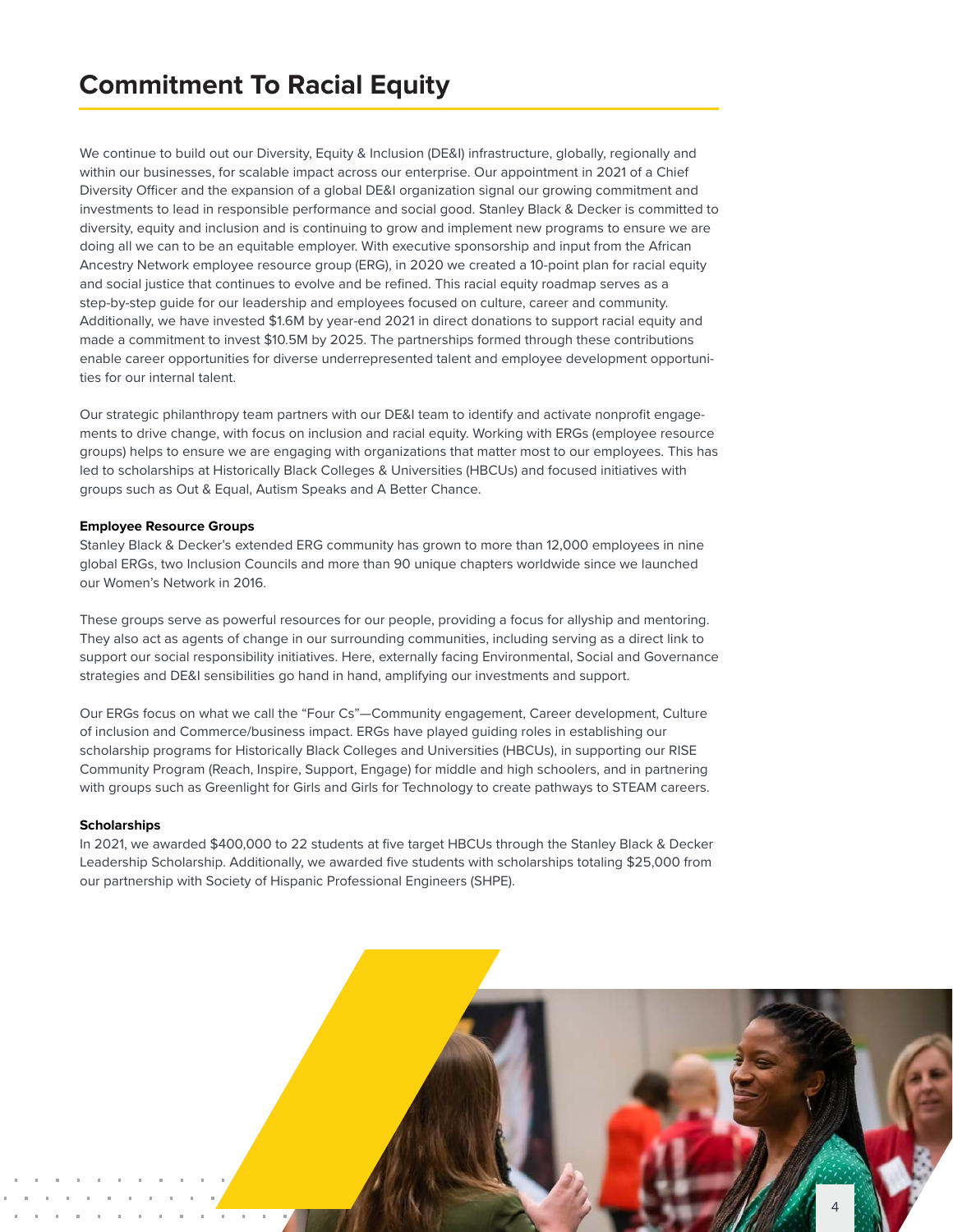## **RISE Community to Career Program**

Stanley Black & Decker launched the RISE Community Program in greater Hartford, CT, that provided access and support to 39 students representing four community-based organizations.

The RISE Community to Career Program is a community-based strategy to drive equity, inclusion and economic development for the next generation of leaders. With this program, we provide middle, high school, and college students of color with access to expanded experiential learning beyond their classrooms. The mission is to help RISE Scholars discover their passions, expose them to our business, emerging technologies, potential STEAM career opportunities, and help to develop them as leaders. With our commitment to investing in our local communities and scaling this program at large, we are proud to be part of equipping the leaders of our future.

#### **Our 10 Commitments and Progress in 2021**

#### **CULTURE-EVOLVING WHO WE ARE AS A COMPANY**

**Expand our Stanley Black & Decker Equity and Inclusion.**

**Provide clear channel of communication for reporting discrimination and retaliation.**

**Develop a comprehensive Racial Equity Library for all**  employees and require equity training for leader

**Support racial equity causes and minority-owned businesses through our employees' participation in annual U.S. week of service.**

# **CAREER-LAYING THE GROUNDWORK FOR SUCCESS**

**Build deep and productive relationships with Historically Black Colleges and Universities and other institutions that support equity through education.**

**Launch a multi-month, best-in-class Black leadership development program with high participation rate.**

**Reform our performance review process to ensure visibility to Black and other diverse talent.**

Appointed Chief Diversity Officer along with ensuring creation and scaling of DE&I resources and alignment across businesses and regions.

Empowered our people to report any work issue including discrimination, harassment or any behavior that does not align to our values or that may be against the law.

Race Forward Guide developed and made available to all employees through the DE&I SharePoint and Workplace Knowledge Library. All employees required to complete unconscious bias training and leaders are required to take an additional instructor led session.

In 2021 hosted first annual Juneteenth Week of Service. As of 2021, Juneteenth is a new, recurring holiday for all U.S. employees.

Awarded \$400,000 to 22 students at five target HBCUs through the Stanley Black & Decker Leadership Scholarship. Hosted the inaugural Stanley Black & Decker Innovation Challenge with 30 students from 12 HBCUs partnering with the Thurgood Marshall College Fund, Lowe's, SteeleCase and McCormack.

77 Black leaders attended first-ever cohort of the McKinsey Black Leadership Academy.

44% of 2021 Executive Sponsor Program participants are racially or ethnically diverse. 105 Asian and Hispanic/Latino leaders participated in McKinsey's new Connected Leaders Academies in Q3 and Q4 of 2021 and in Q1 2022.

Launched the inaugural DE&I Quarterly review in December 2020, increasing diverse representation at all levels of the organization by:

- Tracking progress made with demographic data and trends
- Dedicated reviews of female and racially diverse talent to increase visibility to senior leaders
- Increasing leadership accountability for creating a diverse and inclusive workplace

### **COMMUNITY-BUILDING A STRONG NETWORK THROUGH OUTREACH**

**Donate at least \$10.5M by 2025 to strategically aligned racial equity-related organizations.**

**Create a community-based strategy to drive equity, inclusion and economic development for Black youth and people of color.**

**Expand our partnerships with minority- and women-owned businesses to increase supplier diversity spend from 3% to 10% by 2025.** \$1.6M donated by year-end 2021; \$3M commitment in 2022.

Launched RISE Community Program in greater Hartford, CT, that provided access and support to 39 students representing four community-based organizations.

Partnered with U.S. Chamber of Commerce Coalition to Back Black Business and Ureeka to mentor four black-owned enterprises qualifying as small businesses.